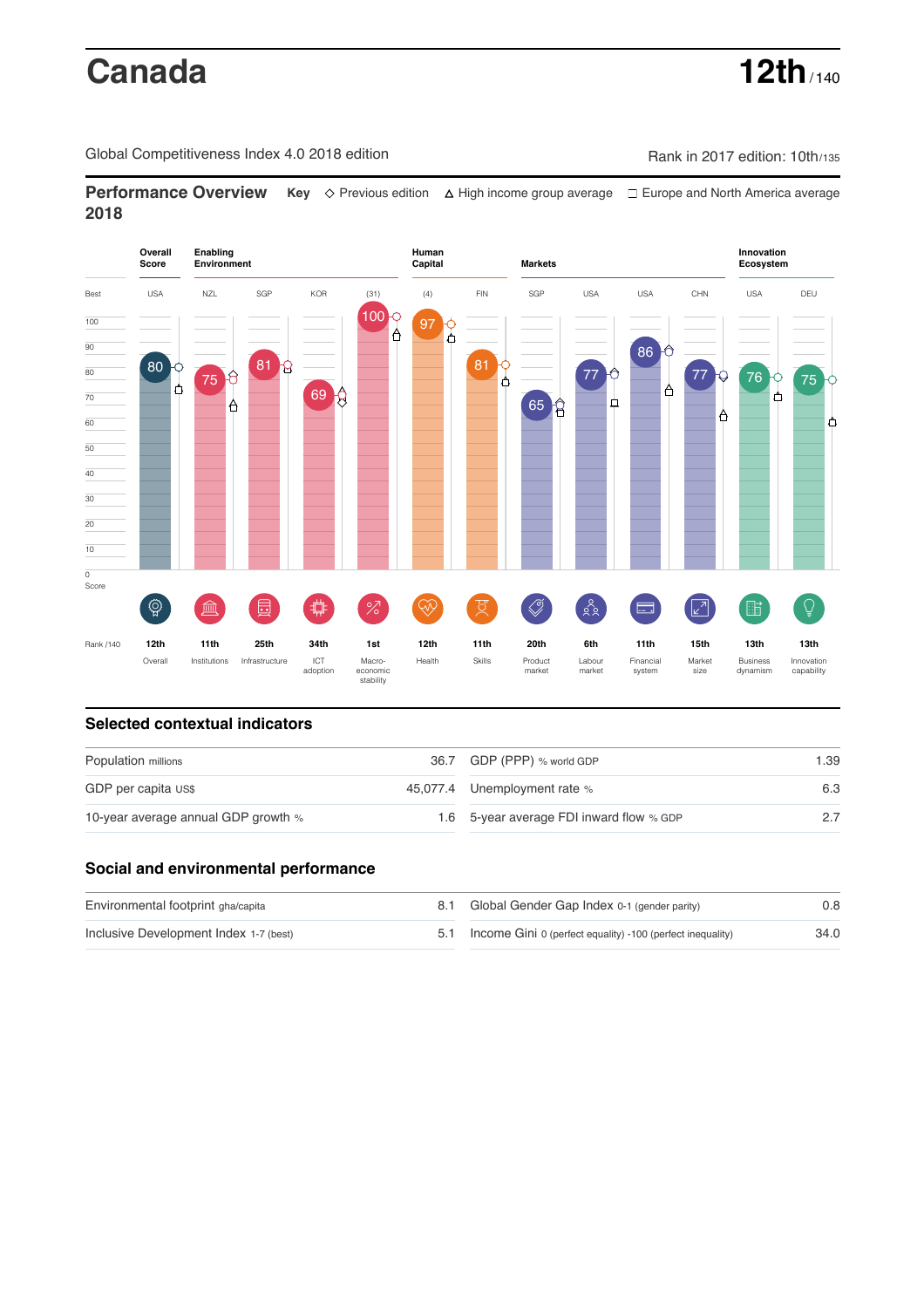| <b>Index Component</b>                                                   | Value                    | Score *              | Rank/140 | <b>Best Performer</b>       |
|--------------------------------------------------------------------------|--------------------------|----------------------|----------|-----------------------------|
| 皿<br>Pillar 1: Institutions 0-100 (best)                                 |                          | $75.5 \downarrow$    | 11       | <b>New Zealand</b>          |
| 1.01 Organized crime 1-7 (best)                                          | 5.4                      | 72.9 ↑               | 36       | Finland                     |
| 1.02 Homicide rate /100,000 pop.                                         | 1.7                      | 96.0 $\sqrt{ }$      | 54       | Multiple (9)                |
| 1.03 Terrorism incidence 0 (very high) -100 (no incidence)               | 98.8                     | 98.8 $\sqrt{ }$      | 94       | Multiple (24)               |
| 1.04 Reliability of police services 1-7 (best)                           | 6.2                      | 87.1 $\sqrt{ }$      | 7        | Finland                     |
| 1.05 Social capital 0-100 (high)                                         | 64.0                     | 64.0 ↓               | 6        | Australia                   |
| 1.06 Budget transparency 0-100 (best)                                    | 57.7                     | $57.7 =$             | 61       | Multiple (2)                |
| 1.07 Judicial independence 1-7 (best)                                    | 6.2                      | 87.0 ↑               | 6        | Finland                     |
| 1.08 Efficiency of legal framework in challenging regulations 1-7 (best) | 4.3                      | 54.7 ↓               | 25       | Finland                     |
| 1.09 Freedom of the press 0-100 (worst)                                  | 15.3                     | 84.7 ↑               | 18       | Norway                      |
| 1.10 Burden of government regulation 1-7 (best)                          | 3.7                      | 44.3 ↓               | 53       | Singapore                   |
| 1.11 Efficiency of legal framework in settling disputes 1-7 (best)       | 4.7                      | 62.4 $\sqrt{ }$      | 24       | Singapore                   |
| 1.12 E-Participation Index 0-1 (best)                                    | 0.91                     | 91.0 $\sqrt{ }$      | 27       | Multiple (3)                |
| 1.13 Future orientation of government 1-7 (best)                         | 4.4                      | 56.8 $\sqrt{ }$      | 29       | Singapore                   |
| 1.14 Incidence of corruption 0-100 (best)                                | 82.0                     | $82.0 =$             | 8        | New Zealand                 |
| 1.15 Property rights 1-7 (best)                                          | 6.1                      | 84.2 ↑               | 8        | Finland                     |
| 1.16 Intellectual property protection 1-7 (best)                         | 5.6                      | $77.3 \; \downarrow$ | 18       | Finland                     |
| 1.17 Quality of land administration 0-30 (best)                          | 21.5                     | $71.7 =$             | 39       | Singapore                   |
| 1.18 Strength of auditing and reporting standards 1-7 (best)             | 6.2                      | 87.1 $\sqrt{ }$      | 6        | Finland                     |
| 1.19 Conflict of interest regulation 0-10 (best)                         | 8.7                      | $87.0 =$             | 4        | Multiple (2)                |
| 1.20 Shareholder governance 0-10 (best)                                  | 7.0                      | $70.0 =$             | 24       | Kazakhstan                  |
|                                                                          |                          |                      |          |                             |
| 曼<br>Pillar 2: Infrastructure 0-100 (best)                               |                          | 80.6 $\sqrt{ }$      | 25       | Singapore                   |
| 2.01 Road connectivity index 0-100 (best)                                | 93.4                     | $93.4 =$             | 8        | <b>United States</b>        |
| 2.02 Quality of roads 1-7 (best)                                         | 5.2                      | $70.2 +$             | 25       | Singapore                   |
| 2.03 Railroad density km of roads/square km                              | 5.2                      | $13.1 =$             | 66       | Multiple (20)               |
| 2.04 Efficiency of train services 1-7 (best)                             | 4.3                      | 54.2 $\sqrt{ }$      | 38       | Switzerland                 |
| 2.05 Airport connectivity score                                          | 594,683.5                | 96.3 $\sqrt{ }$      | 12       | Multiple (8)                |
| 2.06 Efficiency of air transport services 1-7 (best)                     | 5.4                      | 73.8 ↓               | 30       | Singapore                   |
| 2.07 Liner Shipping Connectivity Index 0-157.1 (best)                    | 45.4                     | 45.4 $\uparrow$      | 33       | Multiple (4)                |
| 2.08 Efficiency of seaport services 1-7 (best)                           | 5.1                      | 68.4 $\sqrt{ }$      | 24       | Singapore                   |
| 2.09 Electrification rate % pop.                                         | 100.0                    | $100.0 =$            | 1        | Multiple (66)               |
| 2.10 Electric power transmission and distribution losses % output        | 10.9                     | 92.8 $\sqrt{ }$      | 69       | Multiple (9)                |
| 2.11 Exposure to unsafe drinking water % pop.                            | 0.7                      | $100.0 =$            | 16       | Multiple (23)               |
| 2.12 Reliability of water supply 1-7 (best)                              | 6.7                      | 95.1 $\uparrow$      | 13       | Switzerland                 |
| ₽<br>Pillar 3: ICT adoption 0-100 (best)                                 |                          | 68.6 ↑               | 34       | Korea, Rep.                 |
| 3.01 Mobile-cellular telephone subscriptions /100 pop.                   | 85.9                     | 71.6 ↑               | 114      | Multiple (68)               |
| 3.02 Mobile-broadband subscriptions /100 pop.                            | 72.5                     | n/a                  | 63       | <b>United Arab Emirates</b> |
| 3.03 Fixed-broadband Internet subscriptions /100 pop.                    | 38.0                     | 76.0 ↑               | 12       | Switzerland                 |
| 3.04 Fibre Internet subscriptions /100 pop.                              | 3.7                      | n/a                  | 41       | Korea, Rep.                 |
| 3.05 Internet users % pop.                                               | 91.2                     | $91.2$ ↑             | 10       | Iceland                     |
| <sup>%</sup> Pillar 4: Macroeconomic stability 0-100 (best)              | $\overline{\phantom{0}}$ | $100.0 =$            | 1        | Multiple (31)               |
|                                                                          |                          |                      |          |                             |
| 4.01 Inflation annual % change                                           | 1.5                      | $100.0 =$            | 1        | Multiple (74)               |
| 4.02 Debt dynamics 0-100 (best)                                          | 100.0                    | $100.0 =$            | 1        | Multiple (36)               |
| Ģŷ.<br>Pillar 5: Health 0-100 (best)                                     |                          | 97.5 个               | 12       | Multiple (4)                |
| 5.01 Healthy life expectancy years                                       | 71.2                     | 97.5 个               | 11       | Multiple (4)                |
| 섯<br>Pillar 6: Skills 0-100 (best)                                       |                          | 81.0 $\sqrt{ }$      | 11       | <b>Finland</b>              |
| 6.01 Mean years of schooling Years                                       | 13.8                     | $92.0 =$             | 3        | Finland                     |
| 6.02 Extent of staff training 1-7 (best)                                 | 4.9                      | 65.0 ↑               | 20       | Switzerland                 |
| 6.03 Quality of vocational training 1-7 (best)                           | 5.2                      | 69.7 ↓               | 11       | Switzerland                 |
| 6.04 Skillset of graduates 1-7 (best)                                    | 5.0                      | 66.4 ↓               | 20       | Switzerland                 |
| 6.05 Digital skills among population 1-7 (best)                          | 5.2                      | 70.1 ↓               | 18       | Sweden                      |
| Ease of finding skilled employees 1-7 (best)<br>6.06                     | 5.0                      | 66.4 ↓               | 16       | <b>United States</b>        |
| 6.07 School life expectancy Years                                        | 16.3                     | $90.6 =$             | 28       | Multiple (9)                |
| 6.08 Critical thinking in teaching 1-7 (best)                            | 4.9                      | 65.6 个               | 12       | <b>United States</b>        |
| 6.09 Pupil-to-teacher ratio in primary education Ratio                   | 17.0                     | $82.5 =$             | 56       | Multiple (6)                |